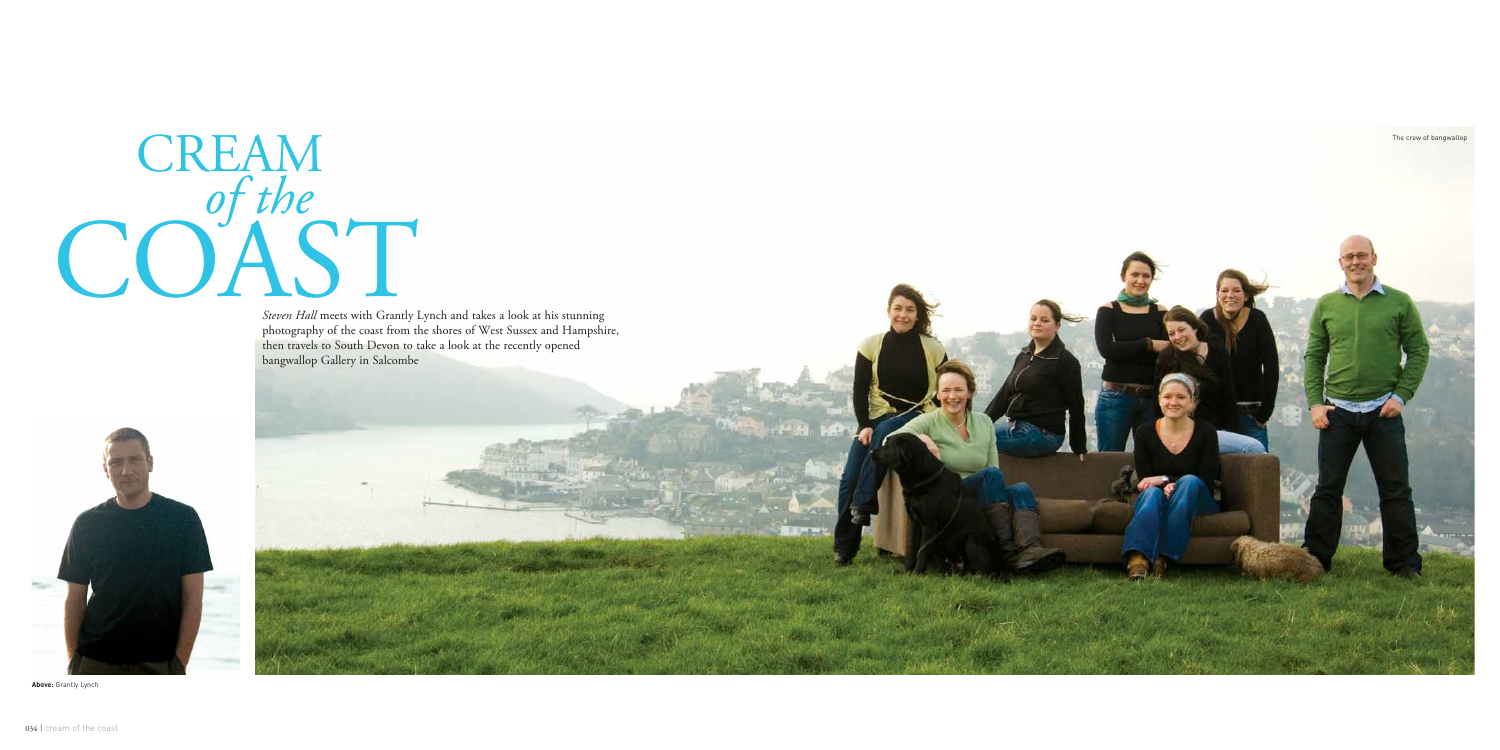*"My work gives an impressionistic view of the coast instead of a photographic record. I use a technique of shooting focus w exposing the image."*



**EXECUTE AN EXECUTE OF A WATERCOLOUR**<br>is how Grantly Lynch's photography has been described. Grantly<br>specialises in coastal photographic art, mostly taken along the<br>shores of West Sussex and Hampshire. The stunning images **DREAMLIKE QUALITY WITH THE FEEL OF A WATERCOLOUR** is how Grantly Lynch's photography has been described. Grantly specialises in coastal photographic art, mostly taken along the shores of West Sussex and Hampshire. The stunning images stand out by capturing the feel of being by the sea, rather than a direct of a photographic record. I use a technique of shooting out of focus whilst over-exposing the image." This unique interpretation sets Grantly's work apart from other more literal photography of the shoreline, elevating it to the level of highly personal photographic art.

Grantly says he has always loved the Chichester Harbour environment, a sentiment that is shared by many others. "It's satisfying to turn my creative interest into a commercial venture. There has been a lot of interest from people in London who travel down at weekends to enjoy the coast, as well as people who live here who want contemporary prints of the harbour."

"Clients tell me they like choosing a coastal scene that is atmospheric. No other photographer on the south coast is exploring this style on a commercial basis, so people choosing my work will have a piece of photographic art that takes a highly personal and individual approach. Some of the images convey an ethereal style - children playing in the distance, the sea shimmering around a yacht - which draws you in to the beauty and simplicity of the coast."

Inspired by the coastal areas of West Wittering, Emsworth, Chichester and beyond, Grantly has created an online gallery of his photography. The Harbour Company specialises in his individual coastal prints from the surrounding area, reflecting his interest in the south coast.

**This page:** Seafront, Hayling Island; **Next page:** Sandy Point, Chichester Harbour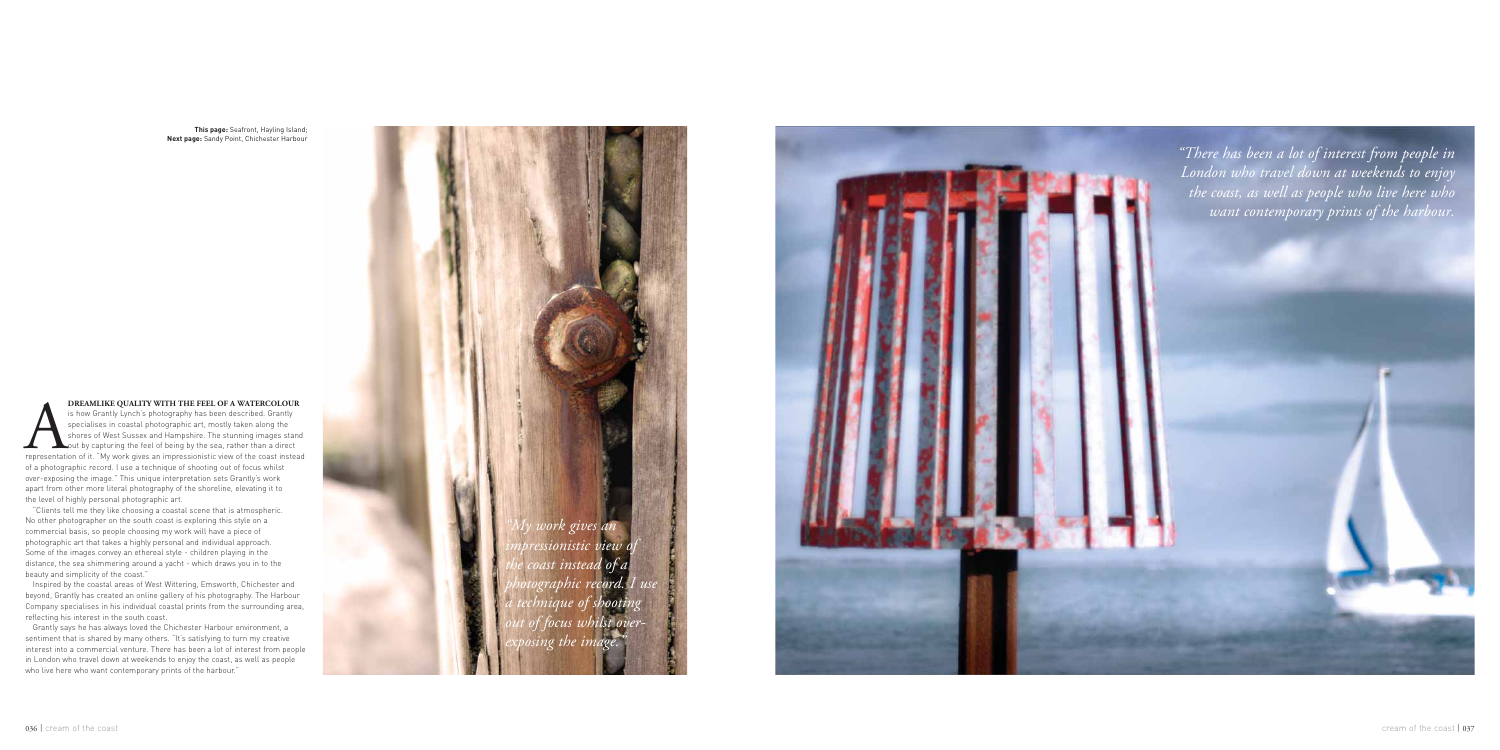

**ADVERT**

The collection includes artistic shots of boats, sea birds and shoreline details. Grantly captures the artistry of boats moored in the harbour and yachts skimming the water, some are bathed in a dreamlike haze, others are in sharp focus, cutting through the choppy sea. There are blurry shots of couples in the distance and solitary dog walkers, children playing and gulls swooping.

The shoreline collection features more distinct images of ropes, markers and wood: "Some of my work explores how the sea erodes manmade objects in and around the coast. I've produced a collection of 'cameos' that focus tightly on objects distressed and worn by the tide."

A recent collection taken at East Head incorporates the style of early American monochrome landscape photography, combining it with a contemporary graphic feel. Across the collections, the watercolour palette ranges from aquamarine to moody and stormy shades of blue to washed out layers of slate, misty blurs of grey, through to more dramatic monochromes where the dazzle of the sun on the sea contrasts with silhouettes of boats, gulls, people and dogs on the shore.

Grantly's love of the area around Chichester Harbour shines through in his work. "I get my inspiration from the natural simplicity of the local area. The views are stunningly beautiful and provide the scope to create something wonderful that captures the essence of the area." The images convey a strong sense of place, rather than being among the more anonymous and ubiquitous coastal scenes that fail to inspire or draw the viewer in to the feeling of being beside the water.

Summer afternoon, Emsworth Harbour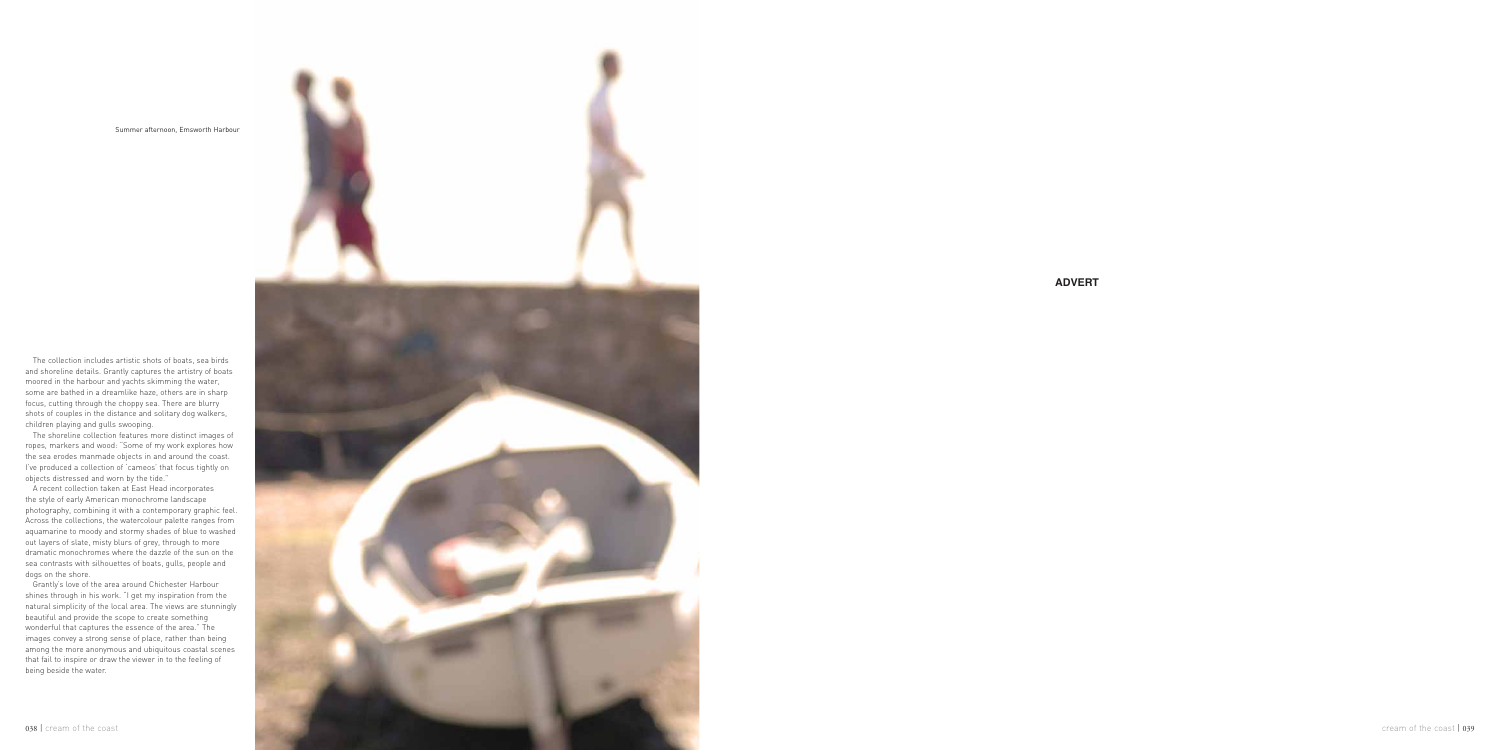**ADVERT**

A freelance photographer since 1990, Grantly was born in London and after studying art and design he went on to study photography at the Royal College of Art. He has worked with many commercial clients and created UK Stock Images Ltd. Grantly lives with his wife Lara and their two daughters on the south coast.

"People approach me for commissions, taken around the coastal areas. There is a growing trend for people to move away from the usual staged photographs to ones of them or their children enjoying the outdoors. It's done in a subtle way so they know the images are of them, but it isn't obvious, which appeals to a lot of people. You benefit from having a highly personal piece of photographic art."

The Harbour Company is an online gallery reflecting his interest in the British coast. He hopes to add other artist's work to the collection. The gallery offers a collection of canvas mounted images, framed and signed prints and a selection of coastal greeting cards.

All the pictures can be produced on a contemporary canvas mount, constructed with a wooden frame with bevelled edges to prevent cracking. A textured semi-matt canvas is stretched over the frame and it is finished in the traditional way. Alternatively, prints are produced on high quality archival photographic paper and supplied in a hand cut bevel mount board. Frames are made to order and clients can select them to display their Harbour Company prints. All images are hand signed by the artist. Greetings cards are litho printed on textured art paper, and supplied with envelopes.

The selection of prints is available to view at **www.theharbourcompany.co.uk** .

## *The gallery offers a collection of canvas mounted images, framed and signed prints and a selection of coastal greeting cards.*



East Head, West Wittering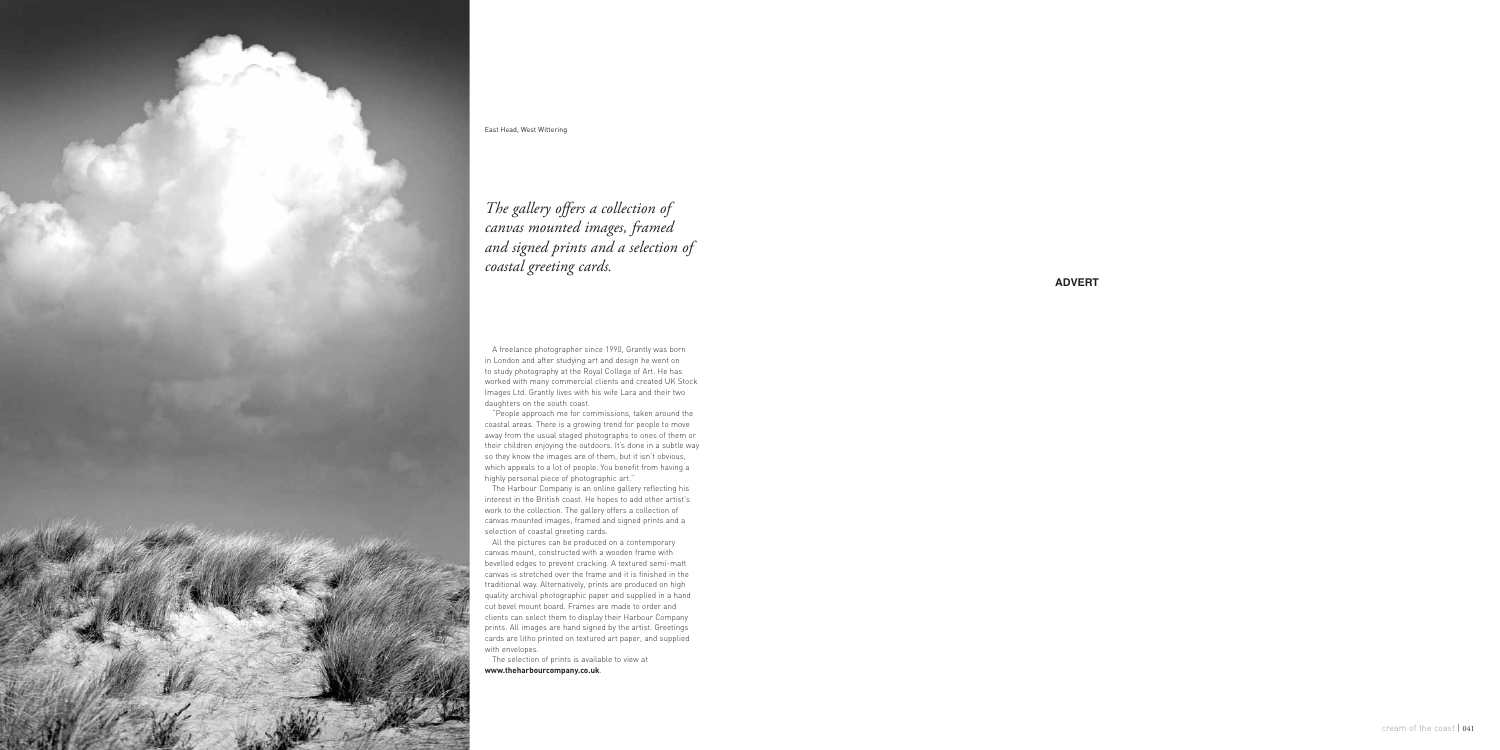



It is clear to see why. Bangwallop is housed in 2000 square feet of waterside industrial building which has been transformed – the minimalist interior encompasses a gallery with shopping, drinks bar and 3 studios dedicated solely to the art of photography.

**PICTURE IS WORTH A THOUSAND WORDS** or so the saying goes - and, as the images on the following pages will testify the old adage still holds true. Real style and class are immediately evident even to the untrained eye, and the quality of craftsmanship as illustrated in these stunning images from the Bangwallop stable, is a good case in point. Rarely, if ever, is original work of this stature seen outside London; it is testimony to the creative team behind Bangwallop, that the exhibition organisers chose this innovative gallery as their first port of call in the provinces.

These truly awesome photographs are taken from the opening exhibition of Bangwallops new photographic gallery in the famous resort of Salcombe in South Devon. They prove once again, if proof were needed, that photography can and does carry a powerful message which stirs the emotions and speaks to the soul in just the same manner as any great work of art.

**This page:** Westcombe Bay, South Devon by David Clapp; **Previous page:** Lost Village of Hallsands by Nick Shepherd